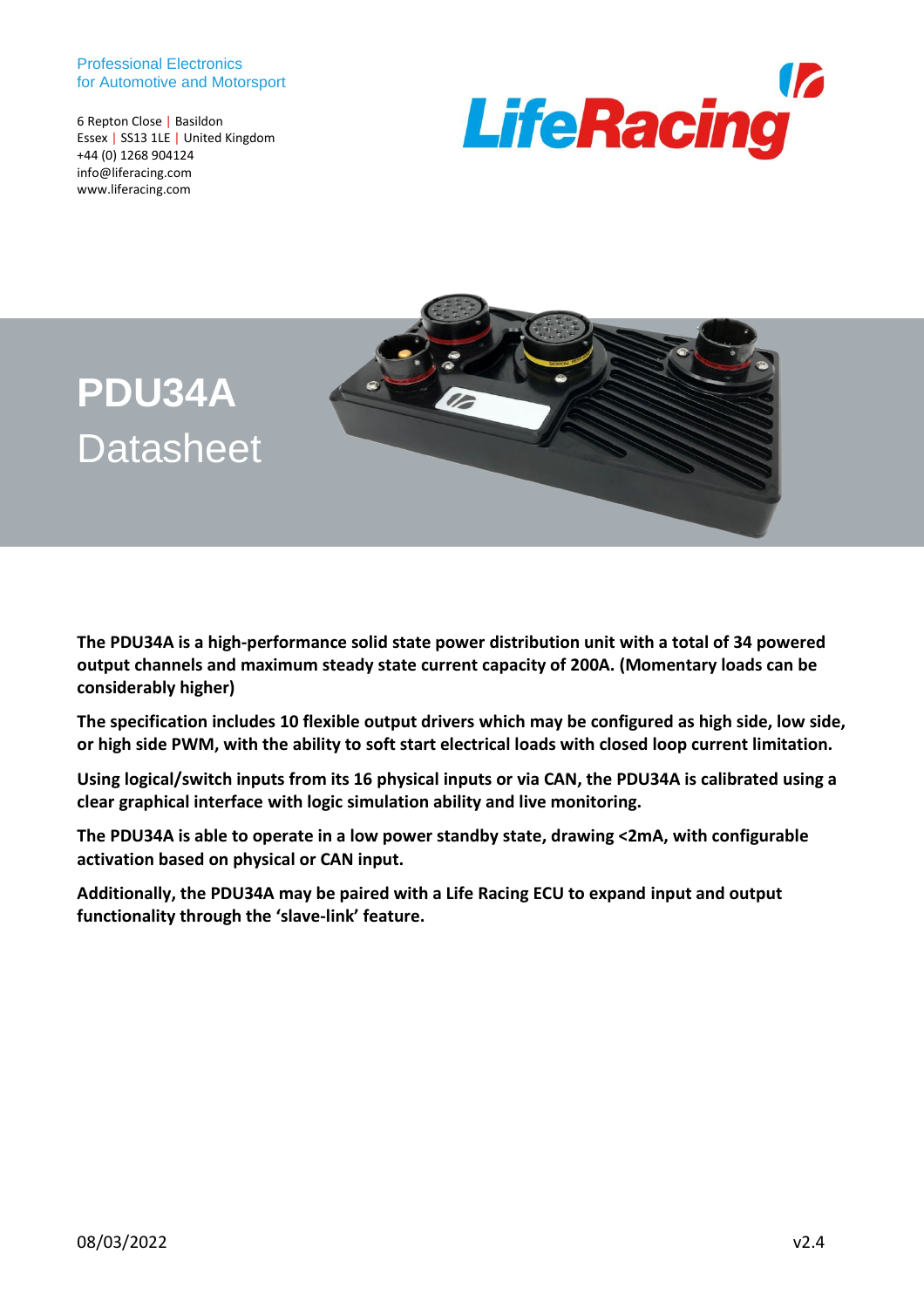

# **Features:**

- Lightweight and small dimensions
- Schematic based calibration including logic simulation tool
- CAN Bus device communications
- I/O slaving to and from an LR ECU enables analogue characteristics
- Low power state woken on physical input, CAN activity, or specific CAN frame

# **Outputs:**

- 34 main Power Outputs
	- 10 multifunction high side, low side, high side PWM (fixed 20kHz) outputs (20A continuous, soft-start inrush limiting 50A, hard-start inrush 50A)
	- 20 high side outputs (20A continuous, hard-start inrush 50A)
	- 4 high side outputs (10A continuous, hard-start inrush 50A)
- Output linking ('teaming') to support very high current devices
- All outputs short circuit and thermally protected with multi-stage in-rush control
- Combined diagnostic output with reset input
- 128 scaleable CAN ('soft') outputs
- Custom datastream (CAN) i.e. customisable channel current, channel state and device information

#### **Inputs:**

- 16 physical switch inputs including software selectable 3k ohm pull-up resistors and 4x inputs capable of programmable "wake up" functionality
- 16 physical inputs can be utilised as analogue when slaved by an LR ECU
- Dedicated wake pin
- 128 CAN 'soft' inputs with configurable scaling, validation and debounce time

#### **Interfaces:**

- 2x 100Mbit/s full duplex Ethernet (can be used as Ethernet switch)
- 1x CAN 2.0B CAN 1 inter device communication. 'CAN 2' only for LR proprietary slave use
- *RS232C serial interface (custom projects only)*

# **Power Supply:**

- 6V to 20V input voltage (12V) (Deutsch Autosport connector limited to 200A)
- Dedicated logic power input
- Regulated 5V sensor supply output with full circuit protection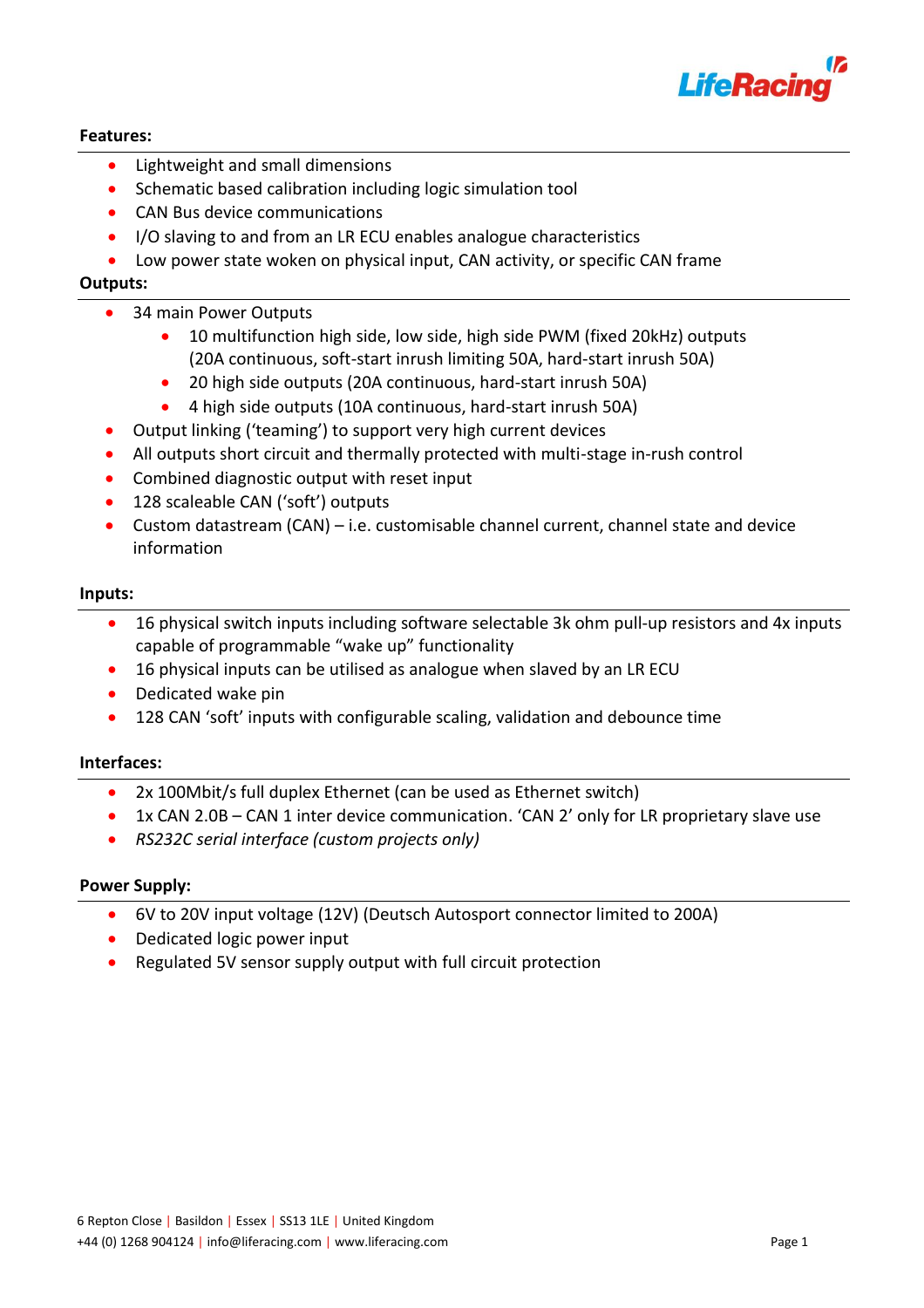

# **Sleep State:**

- Low power standby state with configurable wake options:
	- Wake by voltage signal (1.6mA)
	- Wake by CAN1 activity (2mA)
	- Wake by specific CAN1 frame (two frames required, CAN1 only) (2mA)
	- Wake by CAN specific CAN frame with low latency (one frame required, CAN1 only) (10mA)

# **ECU Slaving:**

- Allows a Life Racing ECU to "claim" pins across dedicated CAN bus 2 utilising the following PDU I/O:
- Outputs 1..10 with additional functionality including H-Bridge pairing and configurable PWM frequencies
- Low Outputs 11..14 with configurable PWM frequencies
- All 16 inputs, including 8 frequency capable (4 optionally bipolar), and all with software selectable 3k ohm pull-up resistors

# **Physical:**

- 3 Deutsch Autosport connectors with a total of 87 pins
- Deutsch Autosport Power Stud (Deutsch Autosport connector limited to 200A)
- Machined Aluminium enclosure
- 190x90x43mm (including connectors)
- 690 grams
- Operating Temperature -40C to +85C

# **Ordering Information:**

| <b>Description</b>   | Part number |
|----------------------|-------------|
| PDU34A               | PDU-A03     |
| PDU34A Connector Kit | CON-A10     |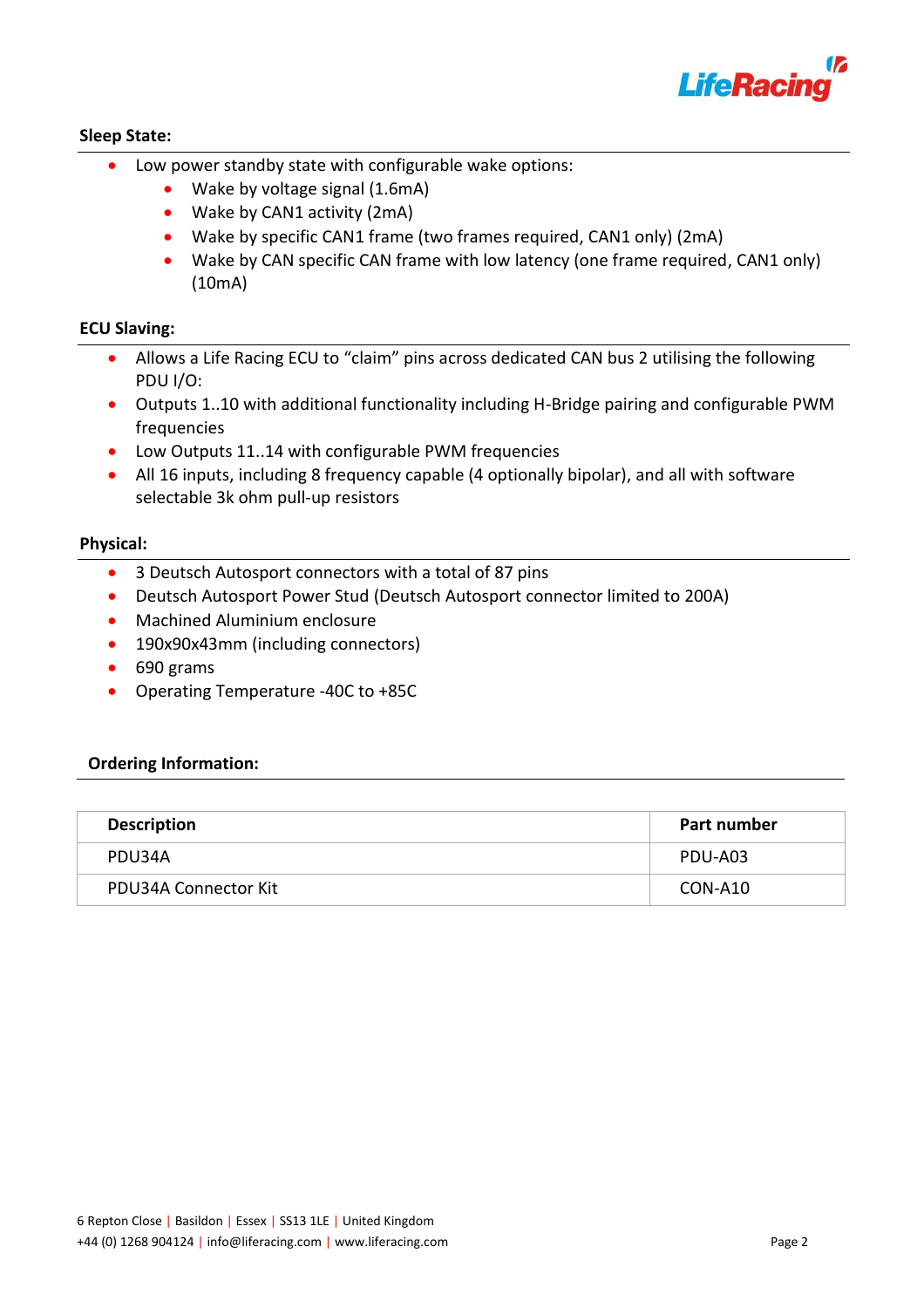

# **Wiring Information:**

#### **Power Stud**

#### *Mating connector: ASD6141-S-N-C25*

| Pin | Gauge                     | <b>Signal Name</b> | <b>Signal Notes</b>                                                   |
|-----|---------------------------|--------------------|-----------------------------------------------------------------------|
|     | $16 - 35$ mm <sup>2</sup> | +12V Supply        | Positive battery supply (Deutsch Autosport connector limited to 200A) |

# **Connector 1**

*Mating connector: AS620-16PN-HE*

| Pin          | Gauge | <b>Signal Name</b>                                         | <b>Signal Notes</b>                                                                      |
|--------------|-------|------------------------------------------------------------|------------------------------------------------------------------------------------------|
| 16AWG<br>Α   |       | Output 1                                                   | High Side, Low Side, High Side PWM (20kHz), Soft start 20A                               |
|              |       |                                                            | SLAVED: Half Bridge, Full Bridge paired with Output 2, Low Side, Variable frequency PWM  |
| B<br>16AWG   |       | High Side, Low Side, High Side PWM (20kHz), Soft start 20A |                                                                                          |
|              |       | Output 2                                                   | SLAVED: Half Bridge, Full Bridge paired with Output 1, Low Side, Variable frequency PWM  |
| $\mathsf{C}$ | 16AWG | Output 3                                                   | High Side, Low Side, High Side PWM (20kHz), Soft start 20A                               |
|              |       |                                                            | SLAVED: Half Bridge, Full Bridge paired with Output 4, Low Side, Variable frequency PWM  |
| D            | 16AWG | Output 4                                                   | High Side, Low Side, High Side PWM (20kHz), Soft start 20A                               |
|              |       |                                                            | SLAVED: Half Bridge, Full Bridge paired with Output 3, Low Side, Variable frequency PWM  |
| E            | 16AWG | Output 5                                                   | High Side, Low Side, High Side PWM (20kHz), Soft start 20A                               |
|              |       |                                                            | SLAVED: Half Bridge, Full Bridge paired with Output 6, Low Side, Variable frequency PWM  |
| F.           | 16AWG | Output 6                                                   | High Side, Low Side, High Side PWM (20kHz), Soft start 20A                               |
|              |       |                                                            | SLAVED: Half Bridge, Full Bridge paired with Output 5, Low Side, Variable frequency PWM  |
| G            | 16AWG | Output 7                                                   | High Side, Low Side, High Side PWM (20kHz), Soft start 20A                               |
|              |       |                                                            | SLAVED: Half Bridge, Full Bridge paired with Output 8, Low Side, Variable frequency PWM  |
| H            | 16AWG | Output 8                                                   | High Side, Low Side, High Side PWM (20kHz), Soft start 20A                               |
|              |       |                                                            | SLAVED: Half Bridge, Full Bridge paired with Output 7, Low Side, Variable frequency PWM  |
| J            | 16AWG | Output 9                                                   | High Side, Low Side, High Side PWM (20kHz), Soft start 20A                               |
|              |       |                                                            | SLAVED: Half Bridge, Full Bridge paired with Output 10, Low Side, Variable frequency PWM |
| K            | 16AWG | Output 10                                                  | High Side, Low Side, High Side PWM (20kHz), Soft start 40A                               |
|              |       |                                                            | SLAVED: Half Bridge, Full Bridge paired with Output 9, Low Side, Variable frequency PWM  |
| L            | 16AWG | Output 11                                                  | High Side 20A                                                                            |
| M            | 16AWG | Output 12                                                  | High Side 20A                                                                            |
| N            | 16AWG | Output 13                                                  | High Side 20A                                                                            |
| P            | 16AWG | Output 14                                                  | High Side 20A                                                                            |
| $\mathsf{R}$ | 16AWG | Output 15                                                  | High Side 20A                                                                            |
| S            | 16AWG | Power Ground                                               | Negative battery supply                                                                  |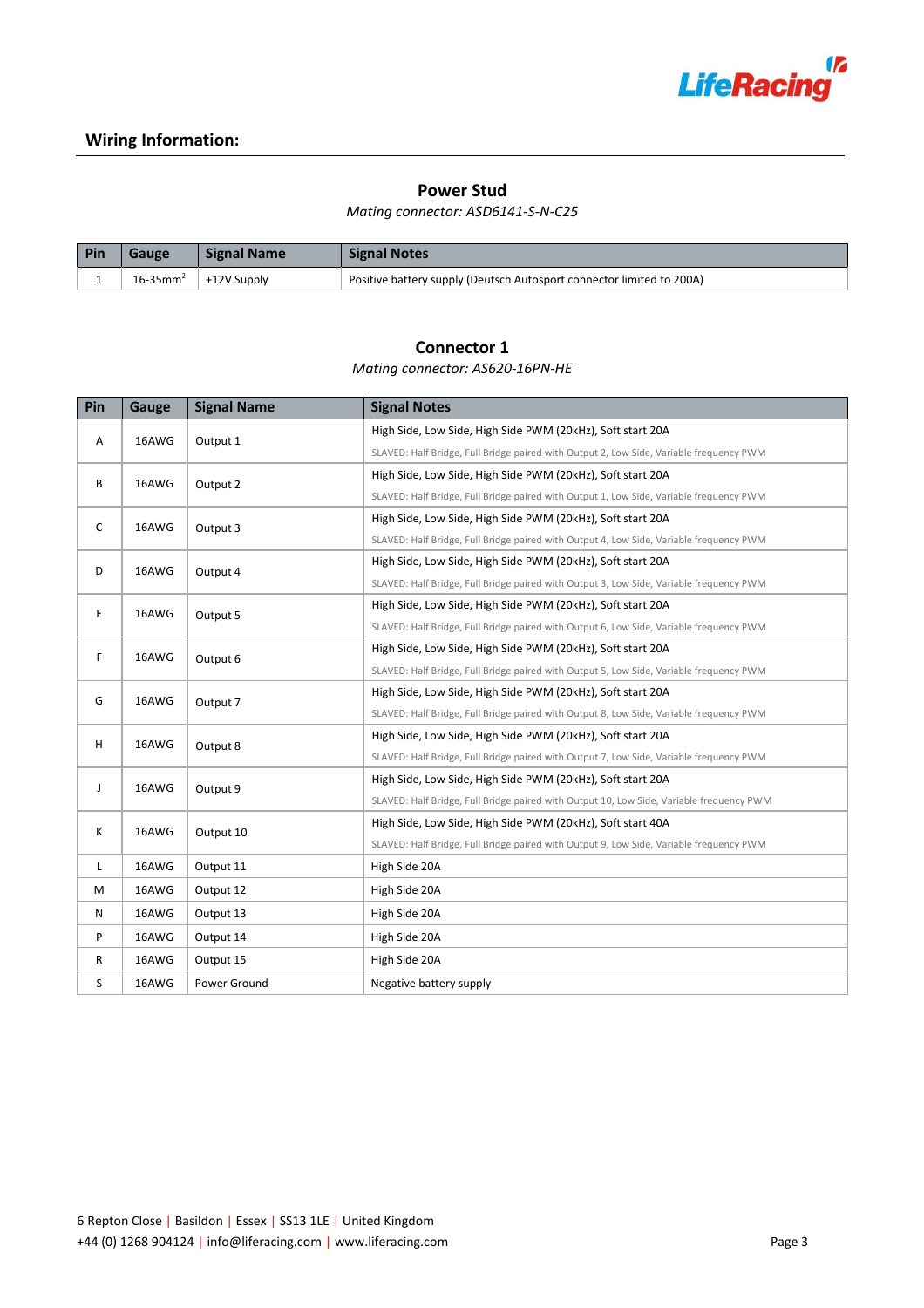

### **Connector 2**

#### *Mating Connector: AS620-16PA-HE*

| Pin | Gauge | <b>Signal Name</b> | <b>Signal Notes</b>     |
|-----|-------|--------------------|-------------------------|
| Α   | 16AWG | Output 16          | High Side 20A           |
| В   | 16AWG | Output 17          | High Side 20A           |
| C   | 16AWG | Output 18          | High Side 20A           |
| D   | 16AWG | Output 19          | High Side 20A           |
| E   | 16AWG | Output 20          | High Side 20A           |
| F.  | 16AWG | Output 21          | High Side 20A           |
| G   | 16AWG | Output 22          | High Side 20A           |
| H   | 16AWG | Output 23          | High Side 20A           |
| J   | 16AWG | Output 24          | High Side 20A           |
| K   | 16AWG | Output 25          | High Side 20A           |
| L.  | 16AWG | Output 26          | High Side 20A           |
| M   | 16AWG | Output 27          | High Side 20A           |
| N   | 16AWG | Output 28          | High Side 20A           |
| P   | 16AWG | Output 29          | High Side 20A           |
| R   | 16AWG | Output 30          | High Side 20A           |
| S   | 16AWG | Power Ground       | Negative battery supply |

# **Connector 3**

#### *Mating Connector: AS616-35SN-HE*

| Pin            | Gauge | <b>Signal Name</b>   | <b>Signal Notes</b>                                                                                                                  |
|----------------|-------|----------------------|--------------------------------------------------------------------------------------------------------------------------------------|
| $\mathbf{1}$   | 22AWG | INPUT #01            | Switched Input, programmable Pull Up or Pull Down                                                                                    |
|                |       |                      | SLAVED: Analogue or frequency; 0-5V, -5V to +5V, $3k\Omega$ programmable pullup to 5V, variable frequency<br>voltage thresholds      |
|                |       | INPUT #02            | Switched Input, programmable Pull Up or Pull Down                                                                                    |
| $\overline{2}$ | 22AWG |                      | SLAVED: Analogue or frequency; 0-5V, -5V to +5V, 3k $\Omega$ programmable pullup to 5V, variable frequency<br>voltage thresholds     |
|                |       | INPUT #03            | Switched Input, programmable Pull Up or Pull Down                                                                                    |
| 3              | 22AWG |                      | SLAVED: Analogue or frequency; 0-5V, -5V to +5V, $3k\Omega$ programmable pullup to 5V, variable frequency<br>voltage thresholds      |
|                |       | INPUT <sub>#04</sub> | Switched Input, programmable Pull Up or Pull Down                                                                                    |
| 4              | 22AWG |                      | SLAVED: Analogue or frequency; 0-5V, -5V to +5V, $3k\Omega$ programmable pullup to 5V, variable frequency<br>voltage thresholds      |
|                | 22AWG | INPUT #05            | Switched Input, programmable Pull Up or Pull Down                                                                                    |
| 5              |       |                      | SLAVED: Analogue or frequency; $0-5V$ , $3k\Omega$ programmable pullup to 5V<br>Fixed frequency voltage thresholds at 1.25 and 3.75V |
|                |       | INPUT #06            | Switched Input, programmable Pull Up or Pull Down                                                                                    |
| 6              | 22AWG |                      | SLAVED: Analogue or frequency; 0-5V, $3k\Omega$ programmable pullup to 5V<br>Fixed frequency voltage thresholds at 1.25 and 3.75V    |
|                | 22AWG | INPUT <sub>#07</sub> | Switched Input, programmable Pull Up or Pull Down                                                                                    |
| $\overline{7}$ |       |                      | SLAVED: Analogue or frequency; $0-5V$ , $3k\Omega$ programmable pullup to 5V<br>Fixed frequency voltage thresholds at 1.25 and 3.75V |
|                | 22AWG | INPUT #08            | Switched Input, programmable Pull Up or Pull Down                                                                                    |
| 8              |       |                      | SLAVED: Analogue or frequency; 0-5V, $3k\Omega$ programmable pullup to 5V<br>Fixed frequency voltage thresholds at 1.25 and 3.75V    |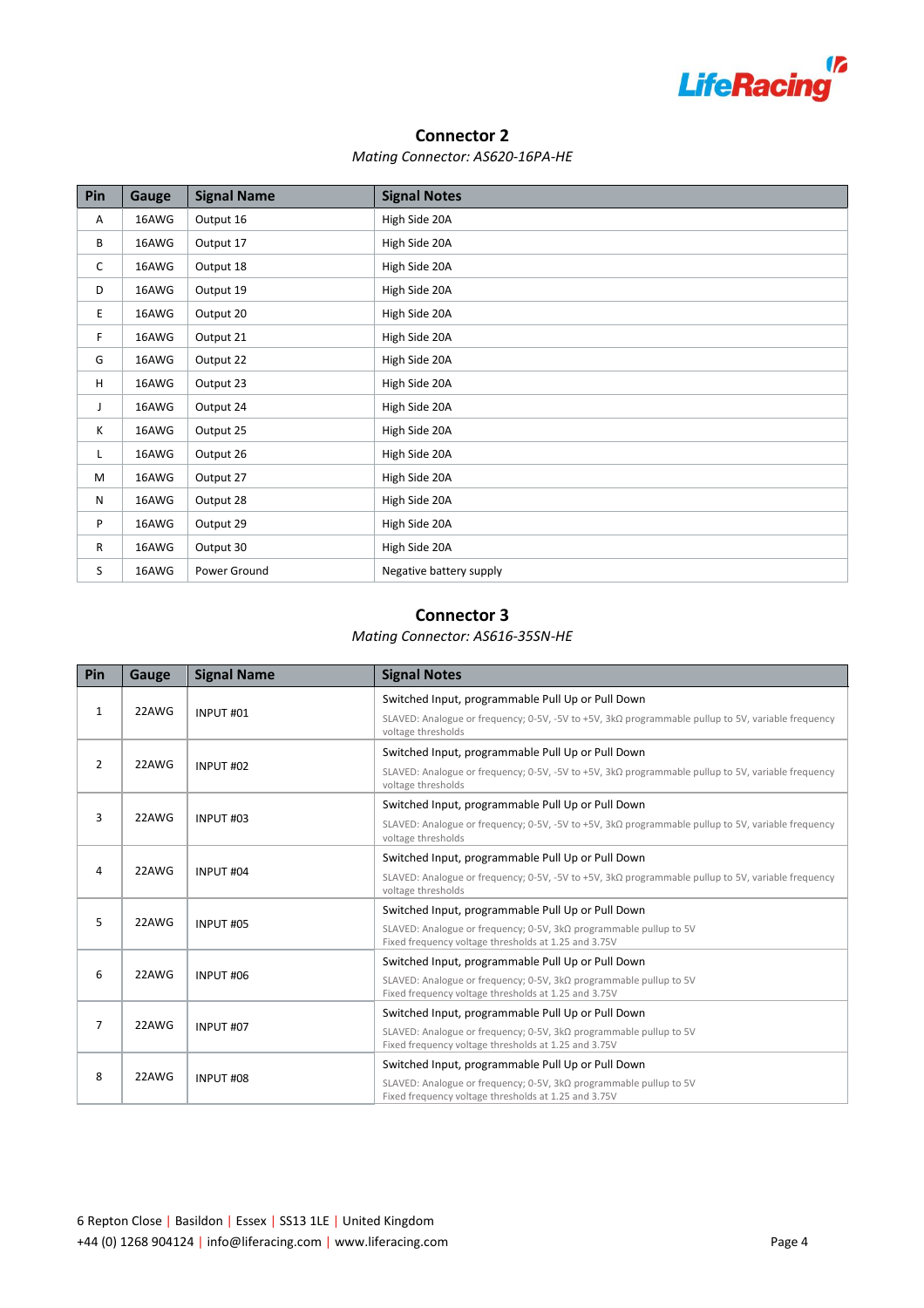

# **Connector 3**

#### *Continued...*

| Pin | Gauge | <b>Signal Name</b>    | <b>Signal Notes</b>                                                                                                                        |
|-----|-------|-----------------------|--------------------------------------------------------------------------------------------------------------------------------------------|
| 9   | 22AWG | INPUT #09             | Switched Input, programmable Pull Up or Pull Down                                                                                          |
|     |       |                       | SLAVED: Analogue or frequency; 0-5V, -5V to +5V, $3k\Omega$ programmable pullup to 5V                                                      |
| 10  | 22AWG | INPUT #10             | Switched Input, programmable Pull Up or Pull Down<br>SLAVED: Analogue or frequency; 0-5V, -5V to +5V, $3k\Omega$ programmable pullup to 5V |
| 11  | 22AWG | INPUT#11              | Switched Input, programmable Pull Up or Pull Down<br>SLAVED: Analogue or frequency; 0-5V, -5V to +5V, $3k\Omega$ programmable pullup to 5V |
| 12  | 22AWG | INPUT #12             | Switched Input, programmable Pull Up or Pull Down<br>SLAVED: Analogue or frequency; 0-5V, -5V to +5V, 3kΩ programmable pullup to 5V        |
| 13  | 22AWG | INPUT#13              | Switched Input, programmable Pull Up or Pull Down<br>SLAVED: Analogue or frequency; 0-5V, -5V to +5V, 3kΩ programmable pullup to 5V        |
|     |       |                       | Switched Input, programmable Pull Up or Pull Down                                                                                          |
| 14  | 22AWG | INPUT #14             | SLAVED: Analogue or frequency; 0-5V, -5V to +5V, 3kΩ programmable pullup to 5V                                                             |
| 15  | 22AWG | INPUT #15             | Switched Input, programmable Pull Up or Pull Down<br>SLAVED: Analogue or frequency; 0-5V, -5V to +5V, 3kΩ programmable pullup to 5V        |
| 16  | 22AWG | INPUT #16             | Switched Input, programmable Pull Up or Pull Down                                                                                          |
|     |       |                       | SLAVED: Analogue or frequency; 0-5V, -5V to +5V, $3k\Omega$ programmable pullup to 5V                                                      |
| 17  | 22AWG | <b>SENSOR GND</b>     | Protected sensor ground                                                                                                                    |
| 18  | 22AWG | <b>SENSOR GND</b>     | Protected sensor ground                                                                                                                    |
| 19  | 22AWG | WAKEUP                | Dedicated Wake <sup>(1)</sup>                                                                                                              |
| 20  | 22AWG | 5V OUT                | Regulated 5V sensor supply rail                                                                                                            |
| 21  | 22AWG | <b>CAN #03 HI</b>     | Not in use                                                                                                                                 |
| 22  | 22AWG | <b>CAN #03 LO</b>     | Not in use                                                                                                                                 |
| 23  | 22AWG | POWER GROUND          | Negative battery supply                                                                                                                    |
| 24  | 22AWG | 12V OUT               | Power stud voltage out                                                                                                                     |
| 25  | 22AWG | <b>LOGIC POWER IN</b> | +12V Battery supply; recommended independent logic supply <0.5A                                                                            |
| 26  | 22AWG | Output 31a            | High Side (pin share 37) 10A                                                                                                               |
| 27  | 22AWG | Output 32a            | High Side (pin share 38) 10A                                                                                                               |
| 28  | 22AWG | Output 33a            | High Side (pin share 39) 10A                                                                                                               |
| 29  | 22AWG | Output 34a            | High Side (pin share 40) 10A                                                                                                               |
| 30  | 22AWG | LIN                   | NOT CURRENTLY IN USE - Custom Projects only                                                                                                |
| 31  | 22AWG | <b>CAN #02 HI</b>     | ECU Slave - when paired with LR ECU (terminated)                                                                                           |
| 32  | 22AWG | <b>CAN #02 LO</b>     | ECU Slave - when paired with LR ECU (terminated)                                                                                           |
| 33  | 24AWG | ETHERNET2 RX+         | Ethernet communication port 2                                                                                                              |
| 34  | 24AWG | ETHERNET2 RX-         | Ethernet communication port 2                                                                                                              |
| 35  | 24AWG | ETHERNET2 TX+         | Ethernet communication port 2                                                                                                              |
| 36  | 24AWG | ETHERNET2 TX-         | Ethernet communication port 2                                                                                                              |
| 37  | 22AWG | Output 31b            | High Side (pin share 26) 10A                                                                                                               |
| 38  | 22AWG | Output 32b            | High Side (pin share 27) 10A                                                                                                               |
| 39  | 22AWG | Output 33b            | High Side (pin share 28) 10A                                                                                                               |
| 40  | 22AWG | Output 34b            | High Side (pin share 29) 10A                                                                                                               |
| 41  | 22AWG | WARNING AND RESET SW  | Warning output for an LED to ground. Short to ground for manual reset.                                                                     |
| 42  | 22AWG | <b>RS232 TX</b>       | RS232 transmit (Custom Projects Only)                                                                                                      |
| 43  | 22AWG | <b>RS232 RX</b>       | RS232 receive (Custom Projects Only)                                                                                                       |
| 44  | 22AWG | <b>COMMS GROUND</b>   | Protected communication ground                                                                                                             |
| 45  | 22AWG | <b>CAN #01 HI</b>     | CAN communication port $120\Omega$ software selectable termination                                                                         |
| 46  | 22AWG | CAN #01 LO            | CAN communication port $120\Omega$ software selectable termination                                                                         |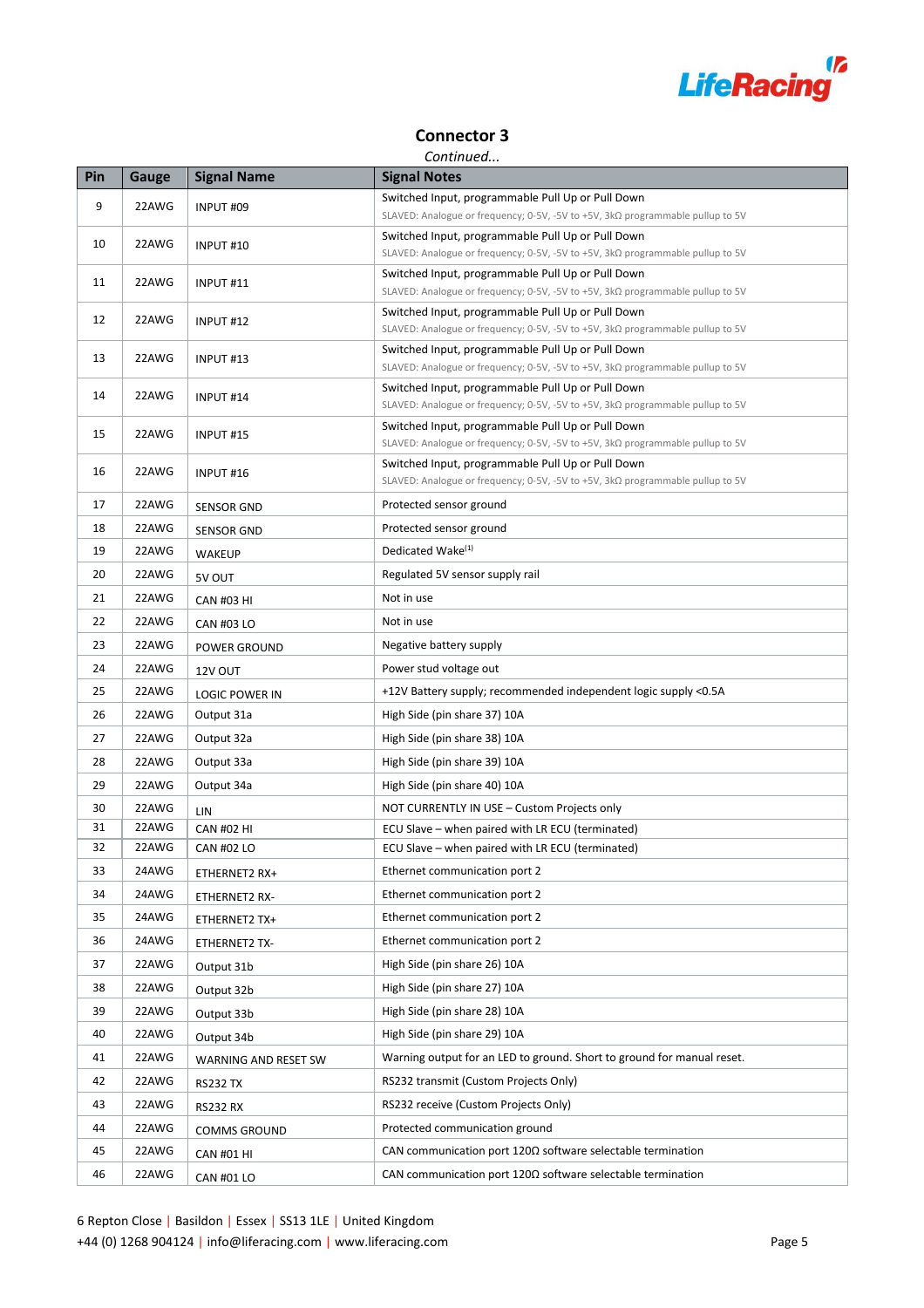

# **Connector 3**

*Continued...*

| Pin | Gauge | <b>Signal Name</b>    | <b>Signal Notes</b>           |
|-----|-------|-----------------------|-------------------------------|
| 47  | 24AWG | ETHERNET1 RX+         | Ethernet communication port 1 |
| 48  | 24AWG | <b>ETHERNET1 RX-</b>  | Ethernet communication port 1 |
| 49  | 24AWG | ETHERNET1 TX+         | Ethernet communication port 1 |
| 50  | 24AWG | <b>ETHERNET1 TX-</b>  | Ethernet communication port 1 |
| 51  | 22AWG | <b>DIGITAL GROUND</b> | Protected digital ground      |
| 52  | 22AWG | POWER GROUND          | Negative battery supply       |
| 53  | 22AWG | <b>POWER GROUND</b>   | Negative battery supply       |
| 54  | 22AWG | <b>POWER GROUND</b>   | Negative battery supply       |
| 55  | 22AWG | <b>POWER GROUND</b>   | Negative battery supply       |

#### **Footnotes:**

 $(1)$ Can be calibrated to bring unit out of sleep mode when driven high.